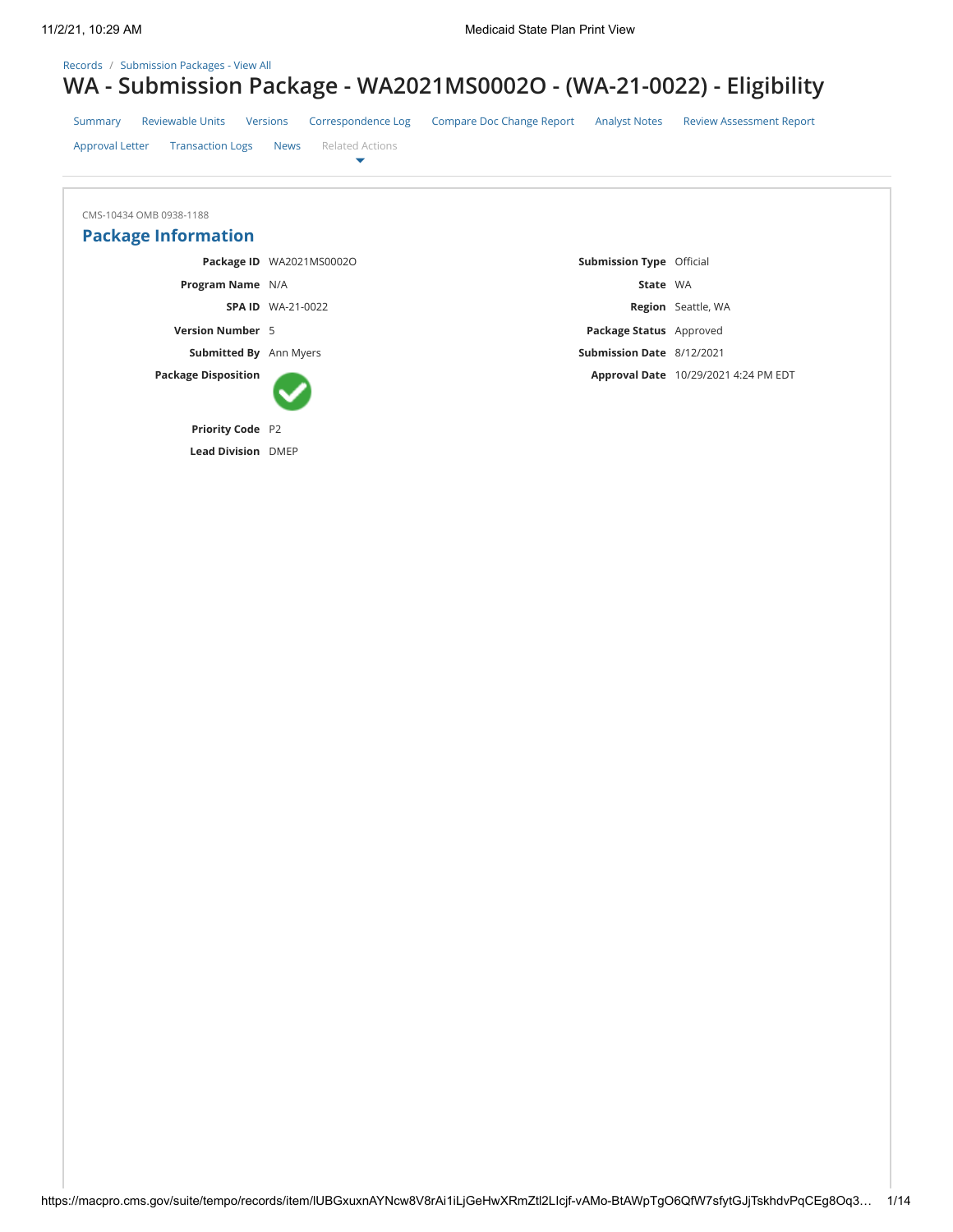DEPARTMENT OF HEALTH & HUMAN SERVICES Centers for Medicare & Medicaid Services Medicaid and CHIP Operations Group 601 E. 12th St., Room 355 Kansas City, MO 64106



# **Center for Medicaid & CHIP Services**

October 29, 2021

Susan Birch Health Care Authority Director Health Care Authority PO Box 45502 Olympia , WA 98504

Re: Approval of State Plan Amendment WA-21-0022

Dear Ms. Birch,

On August 12, 2021, the Centers for Medicare and Medicaid Services (CMS) received Washington State Plan Amendment (SPA) WA-21-0022 to remove information related to a "Reasonable Eligibility Period" eligibility pilot that the state implemented from July 1, 2018, through June 30, 2019. SPA 21-0022 will remove the pilot information from the Medicaid State Plan.

We approve Washington State Plan Amendment (SPA) WA-21-0022 with an effective date(s) of July 01, 2021.

If you have any questions regarding this amendment, please contact Nikki Lemmon at nicole.lemmon@cms.hhs.gov.

Sincerely,

James G. Scott

Director, Division of Program Operations

Center for Medicaid & CHIP Services

# **Submission - Summary**

MEDICAID | Medicaid State Plan | Eligibility | WA2021MS0002O | WA-21-0022

### **Package Header**

**Package ID** WA2021MS0002O **Submission Type** Official **Approval Date** 10/29/2021 **Superseded SPA ID** N/A

### **State Information**

### **Submission Component**

O State Plan Amendment Medicaid

**SPA ID** WA-21-0022 **Initial Submission Date** 8/12/2021 **Effective Date** N/A

**State/Territory Name:** Washington **Medicaid Agency Name:** Health Care Authority

 $\bigcirc$  CHIP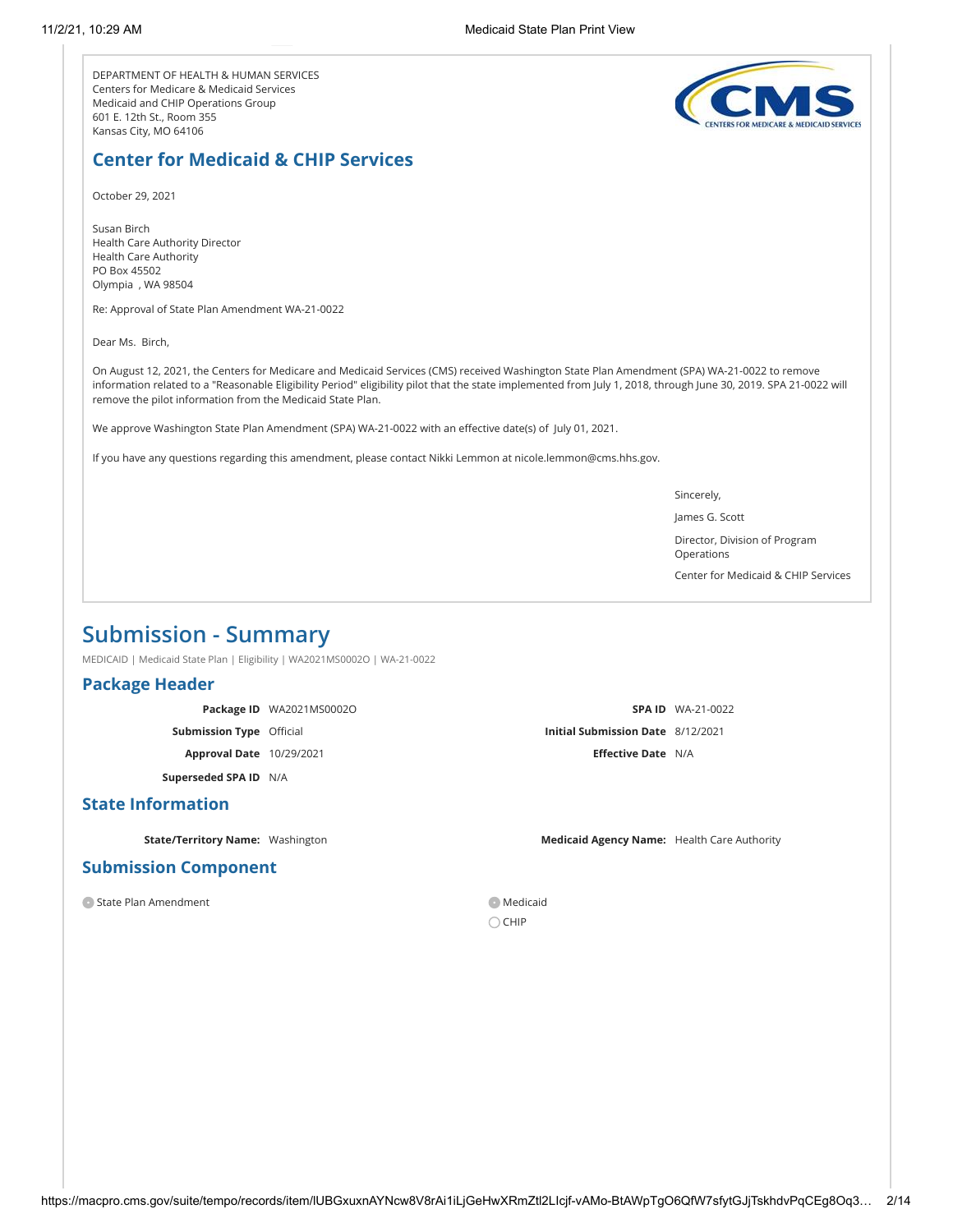### **Submission - Summary**

MEDICAID | Medicaid State Plan | Eligibility | WA2021MS0002O | WA-21-0022

# **Package Header**

|                                 | Package ID WA2021MS0002O |                                          | <b>SPA ID</b> WA-21-0022 |
|---------------------------------|--------------------------|------------------------------------------|--------------------------|
| <b>Submission Type</b> Official |                          | <b>Initial Submission Date 8/12/2021</b> |                          |
| <b>Approval Date</b> 10/29/2021 |                          | <b>Effective Date N/A</b>                |                          |

**Superseded SPA ID** N/A

# **SPA ID and Effective Date**

### **SPA ID** WA-21-0022

| <b>Reviewable Unit</b>                  | <b>Proposed Effective Date</b> | Superseded SPA ID |
|-----------------------------------------|--------------------------------|-------------------|
| Citizenship and Non-Citizen Eligibility | 7/1/2021                       | WA-18-0031        |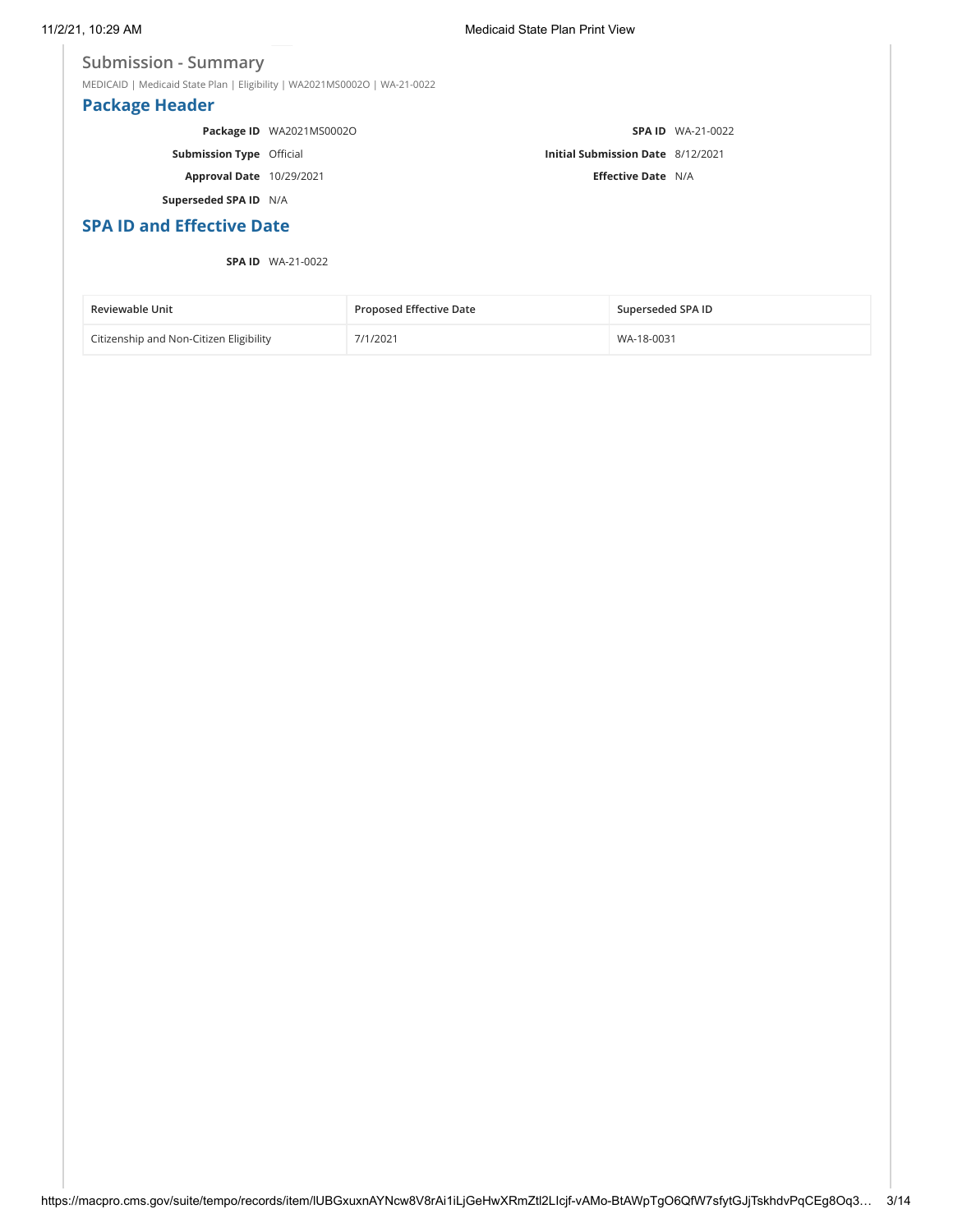### **Submission - Summary**

MEDICAID | Medicaid State Plan | Eligibility | WA2021MS0002O | WA-21-0022

# **Package Header**

**Package ID** WA2021MS0002O **Submission Type** Official **Approval Date** 10/29/2021 **Superseded SPA ID** N/A **SPA ID** WA-21-0022 **Initial Submission Date** 8/12/2021 **Effective Date** N/A

# **Executive Summary**

**Summary Description Including** We are removing language regarding the ROP pilot that took place 07/01/2018 - 06/30/2019. We are adding two additional **Goals and Objectives** immigrant statutes that are not to be considered lawfully present in section C, item 4k.

# **Federal Budget Impact and Statute/Regulation Citation**

### **Federal Budget Impact**

|        | Federal Fiscal Year | Amount |
|--------|---------------------|--------|
| First  | 2021                | \$0    |
| Second | 2022                | \$0    |

### **Federal Statute / Regulation Citation**

Federal Statute / Regulation Citation

Statute: 1902(a)(46)(B); 1902(v)(2), (3) and (4) Regulations: 42 CFR 435.4; 435.406; 435.407; 435.956 SHO # 10-006, SHO # 09-016, SHO # 12-002

### **Supporting documentation of budget impact is uploaded (optional).**

**Name Date Created** 

No items available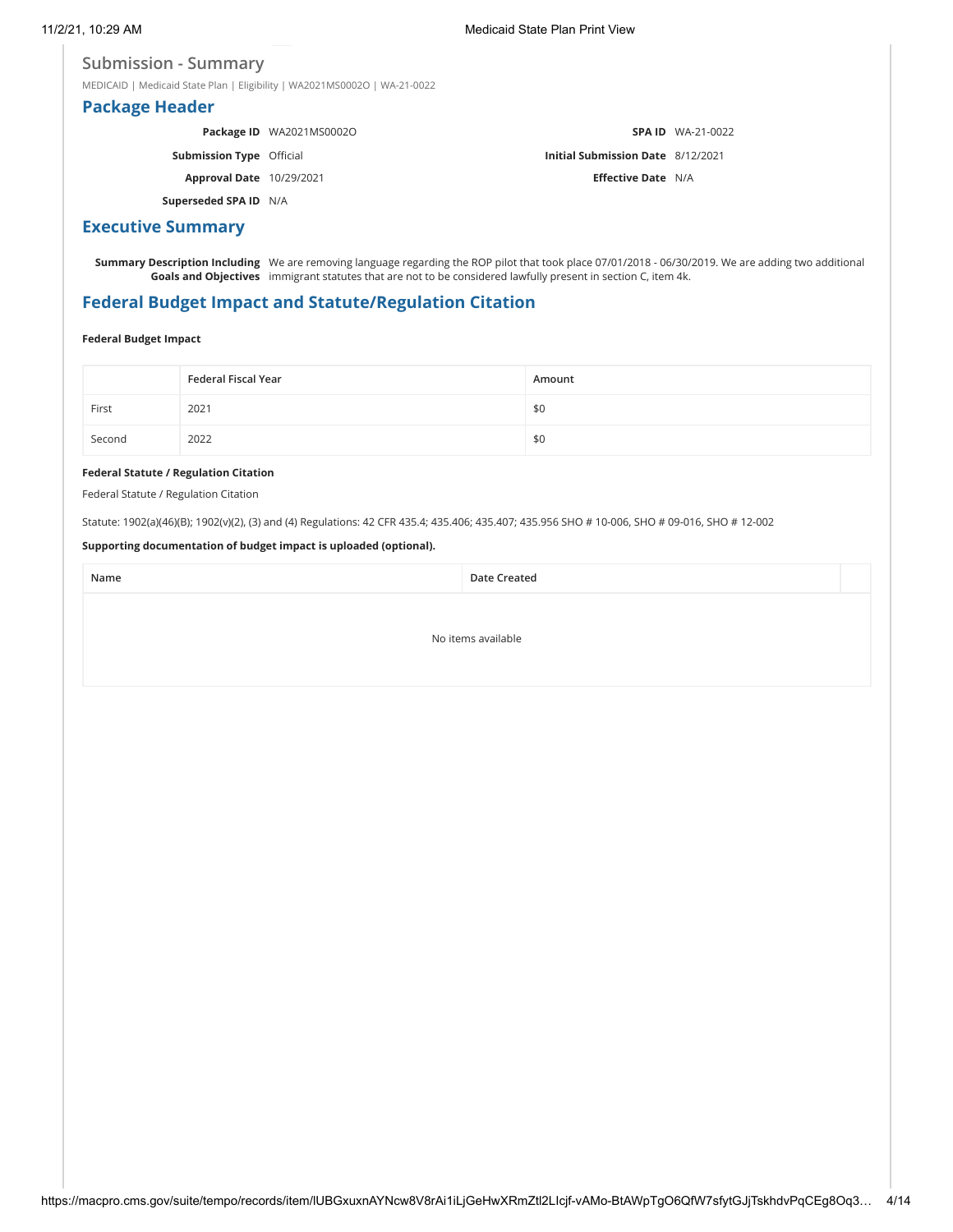### **Submission - Summary**

MEDICAID | Medicaid State Plan | Eligibility | WA2021MS0002O | WA-21-0022

# **Package Header**

|                                 | Package ID WA2021MS0002O |                                          | <b>SPA ID</b> WA-21-0022 |
|---------------------------------|--------------------------|------------------------------------------|--------------------------|
| <b>Submission Type Official</b> |                          | <b>Initial Submission Date 8/12/2021</b> |                          |
| <b>Approval Date</b> 10/29/2021 |                          | <b>Effective Date N/A</b>                |                          |
| Superseded SPA ID N/A           |                          |                                          |                          |
| <b>Governor's Office Review</b> |                          |                                          |                          |

No comment **Describe** Exempt

 $\bigcirc$  Comments received

 $\bigcirc$  No response within 45 days

**O** Other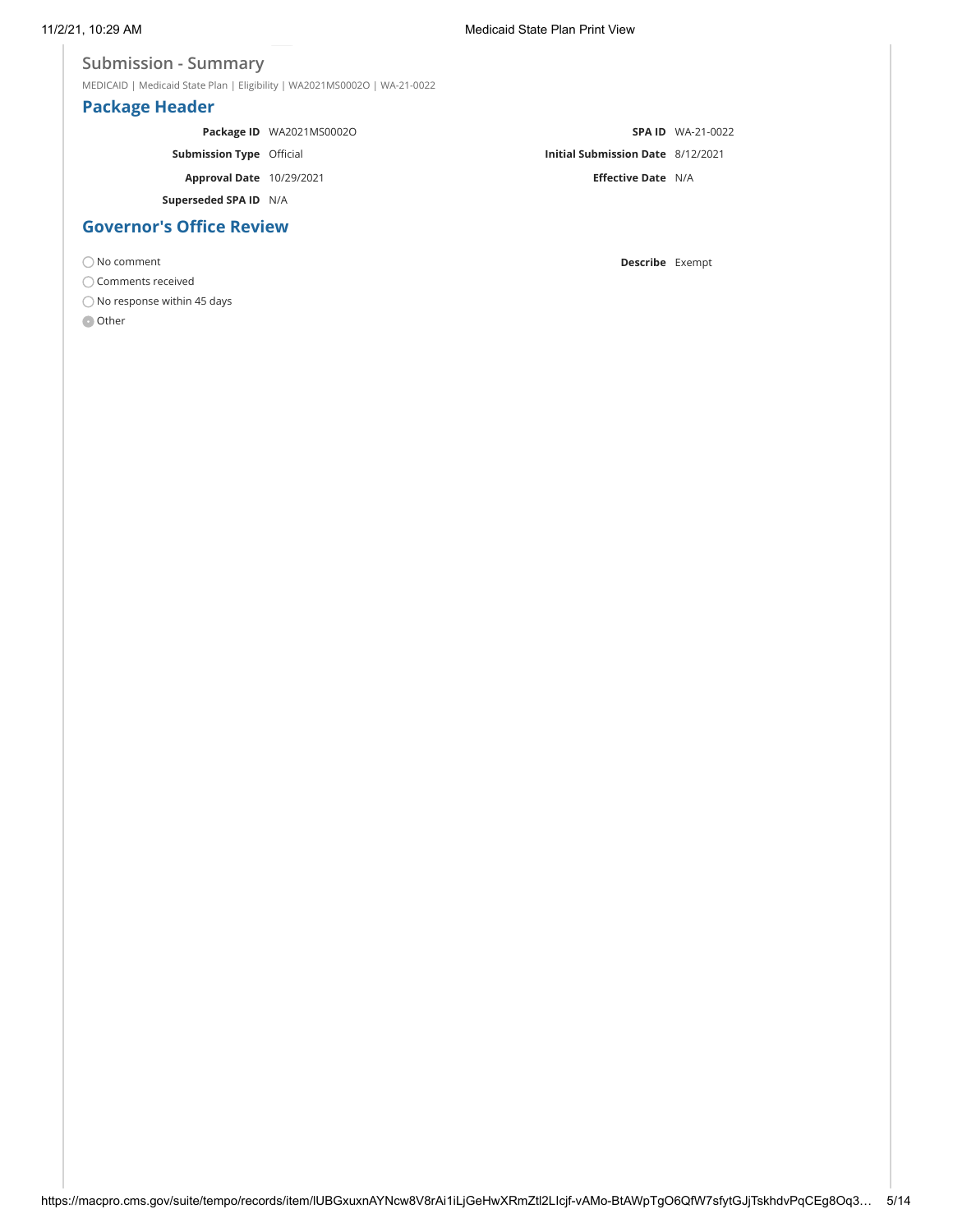# **Submission - Public Comment**

MEDICAID | Medicaid State Plan | Eligibility | WA2021MS0002O | WA-21-0022

| $NEDICAND$   Wedicald State Fiam   Englishity   WAZUZ HVISUUUZO   WA-ZT-00ZZ                                   |                                                                                       |                                                            |                                                  |
|----------------------------------------------------------------------------------------------------------------|---------------------------------------------------------------------------------------|------------------------------------------------------------|--------------------------------------------------|
| <b>Package Header</b>                                                                                          |                                                                                       |                                                            |                                                  |
|                                                                                                                | Package ID WA2021MS0002O                                                              |                                                            | <b>SPA ID WA-21-0022</b>                         |
| <b>Submission Type Official</b>                                                                                |                                                                                       | Initial Submission Date 8/12/2021                          |                                                  |
| Approval Date 10/29/2021                                                                                       |                                                                                       | <b>Effective Date N/A</b>                                  |                                                  |
| Superseded SPA ID N/A                                                                                          |                                                                                       |                                                            |                                                  |
|                                                                                                                | Indicate whether public comment was solicited with respect to this submission.        |                                                            |                                                  |
|                                                                                                                | $\bigcirc$ Public notice was not federally required and comment was not solicited     |                                                            |                                                  |
| Public notice was not federally required, but comment was solicited                                            |                                                                                       |                                                            |                                                  |
| O Public notice was federally required and comment was solicited                                               |                                                                                       |                                                            |                                                  |
| Indicate how public comment was solicited:                                                                     |                                                                                       |                                                            |                                                  |
| Newspaper Announcement                                                                                         |                                                                                       |                                                            |                                                  |
| Publication in state's administrative record, in accordance with the<br>administrative procedures requirements |                                                                                       |                                                            |                                                  |
| Email to Electronic Mailing List or Similar Mechanism                                                          |                                                                                       |                                                            |                                                  |
| <b>Website Notice</b>                                                                                          |                                                                                       | Select the type of website                                 |                                                  |
|                                                                                                                |                                                                                       | Website of the State Medicaid Agency or Responsible Agency |                                                  |
|                                                                                                                |                                                                                       | Date of Posting: Jun 3, 2021                               |                                                  |
|                                                                                                                |                                                                                       |                                                            | Website URL: https://www.hca.wa.gov/about-       |
|                                                                                                                |                                                                                       |                                                            | hca/news-data-and-reports-hca/public-<br>notices |
|                                                                                                                |                                                                                       | Website for State Regulations                              |                                                  |
|                                                                                                                |                                                                                       | $\Box$ Other                                               |                                                  |
| Public Hearing or Meeting                                                                                      |                                                                                       |                                                            |                                                  |
| Other method                                                                                                   |                                                                                       |                                                            |                                                  |
|                                                                                                                |                                                                                       |                                                            |                                                  |
| Upload copies of public notices and other documents used                                                       |                                                                                       |                                                            |                                                  |
| Name                                                                                                           |                                                                                       | Date Created                                               |                                                  |
| 21-0022 Eligibility Updates Public Notice WSR 21-13-004                                                        |                                                                                       | 7/22/2021 1:13 PM EDT                                      | PDF                                              |
|                                                                                                                | Upload with this application a written summary of public comments received (optional) |                                                            |                                                  |
| Name                                                                                                           |                                                                                       | Date Created                                               |                                                  |
|                                                                                                                |                                                                                       |                                                            |                                                  |
|                                                                                                                |                                                                                       | No items available                                         |                                                  |
|                                                                                                                |                                                                                       |                                                            |                                                  |
|                                                                                                                |                                                                                       |                                                            |                                                  |
|                                                                                                                | Indicate the key issues raised during the public comment period (optional)            |                                                            |                                                  |
| Access                                                                                                         |                                                                                       |                                                            |                                                  |
| Quality                                                                                                        |                                                                                       |                                                            |                                                  |
| $\Box$ Cost                                                                                                    |                                                                                       |                                                            |                                                  |
| Payment methodology                                                                                            |                                                                                       |                                                            |                                                  |
| Eligibility                                                                                                    |                                                                                       |                                                            |                                                  |
| <b>Benefits</b>                                                                                                |                                                                                       |                                                            |                                                  |
| Service delivery                                                                                               |                                                                                       |                                                            |                                                  |
|                                                                                                                |                                                                                       |                                                            |                                                  |
| Other issue                                                                                                    |                                                                                       |                                                            |                                                  |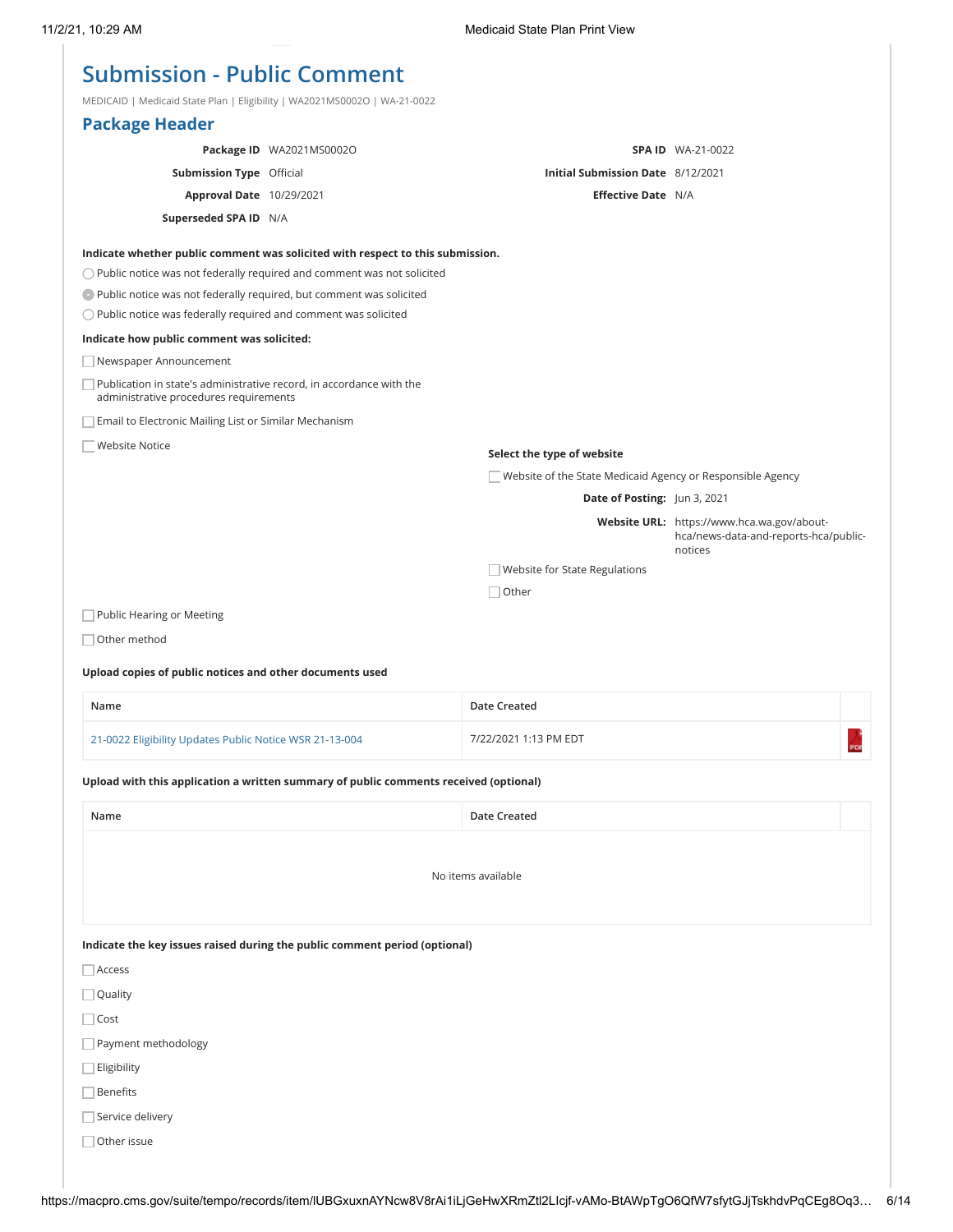# **Submission - Tribal Input**

MEDICAID | Medicaid State Plan | Eligibility | WA2021MS0002O | WA-21-0022

|                                                                                                                                 | <b>Package Header</b>           |                          |                                                                                                                                                                                                  |                                                                                                                                                                                                                                                                        |
|---------------------------------------------------------------------------------------------------------------------------------|---------------------------------|--------------------------|--------------------------------------------------------------------------------------------------------------------------------------------------------------------------------------------------|------------------------------------------------------------------------------------------------------------------------------------------------------------------------------------------------------------------------------------------------------------------------|
|                                                                                                                                 |                                 | Package ID WA2021MS0002O |                                                                                                                                                                                                  | <b>SPA ID WA-21-0022</b>                                                                                                                                                                                                                                               |
|                                                                                                                                 | <b>Submission Type Official</b> |                          | <b>Initial Submission Date</b> 8/12/2021                                                                                                                                                         |                                                                                                                                                                                                                                                                        |
|                                                                                                                                 | <b>Approval Date</b> 10/29/2021 |                          | <b>Effective Date N/A</b>                                                                                                                                                                        |                                                                                                                                                                                                                                                                        |
|                                                                                                                                 | Superseded SPA ID N/A           |                          |                                                                                                                                                                                                  |                                                                                                                                                                                                                                                                        |
| One or more Indian Health Programs or Urban Indian Organizations<br>furnish health care services in this state<br>$\bullet$ Yes |                                 |                          | This state plan amendment is likely to have a direct effect on Indians,<br>Indian Health Programs or Urban Indian Organizations, as described in<br>the state consultation plan.<br><b>O</b> Yes |                                                                                                                                                                                                                                                                        |
|                                                                                                                                 | $\bigcirc$ No                   |                          | $\bigcirc$ No                                                                                                                                                                                    |                                                                                                                                                                                                                                                                        |
|                                                                                                                                 |                                 |                          |                                                                                                                                                                                                  | The state has solicited advice from<br>Indian Health Programs and/or<br>Urban Indian Organizations, as<br>required by section 1902(a)(73) of<br>the Social Security Act, and in<br>accordance with the state<br>consultation plan, prior to<br>submission of this SPA. |

**Complete the following information regarding any solicitation of advice and/or tribal consultation conducted with respect to this submission:**

**Solicitation of advice and/or Tribal consultation was conducted in the following manner:**

All Indian Health Programs

| Date of solicitation/consultation: | Method of solicitation/consultation: |
|------------------------------------|--------------------------------------|
| 6/7/2021                           | Email and hard copy letter.          |
|                                    |                                      |

All Urban Indian Organizations

| Date of solicitation/consultation: | Method of solicitation/consultation: |
|------------------------------------|--------------------------------------|
| 6/7/2021                           | Email and hard copy letter.          |

States are not required to consult with Indian tribal governments, but if such consultation was conducted voluntarily, provide information about such consultation below:

All Indian Tribes

| Date of consultation: | Method of consultation:     |
|-----------------------|-----------------------------|
| 6/7/2021              | Email and hard copy letter. |

**The state must upload copies of documents that support the solicitation of advice in accordance with statutory requirements, including any notices sent to Indian Health Programs and/or Urban Indian Organizations, as well as attendee lists if face-to-face meetings were held. Also upload documents with comments received from Indian Health Programs or Urban Indian Organizations and the state's responses to any issues raised. Alternatively indicate the key issues and summarize any comments received below and describe how the state incorporated them into the design of its program.**

| Name                                      | Date Created          |  |
|-------------------------------------------|-----------------------|--|
| 21-0022 Eligibility Updates Tribal Letter | 7/22/2021 1:27 PM EDT |  |

#### **Indicate the key issues raised (optional)**

Access

Quality

□ Cost

Payment methodology

 $\Box$  Eligibility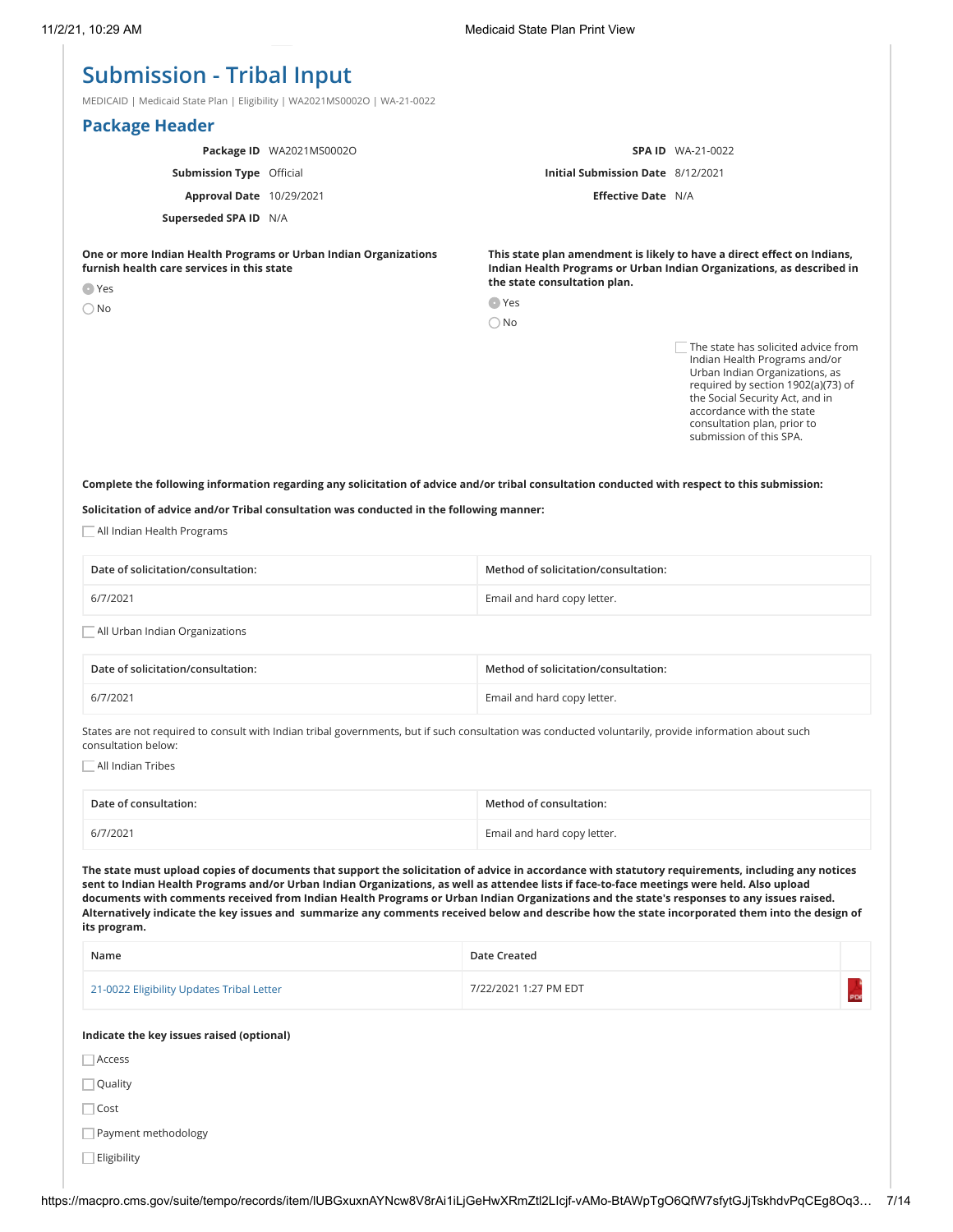- $\hfill\Box$  <br> Benefits
- Service delivery

Other issue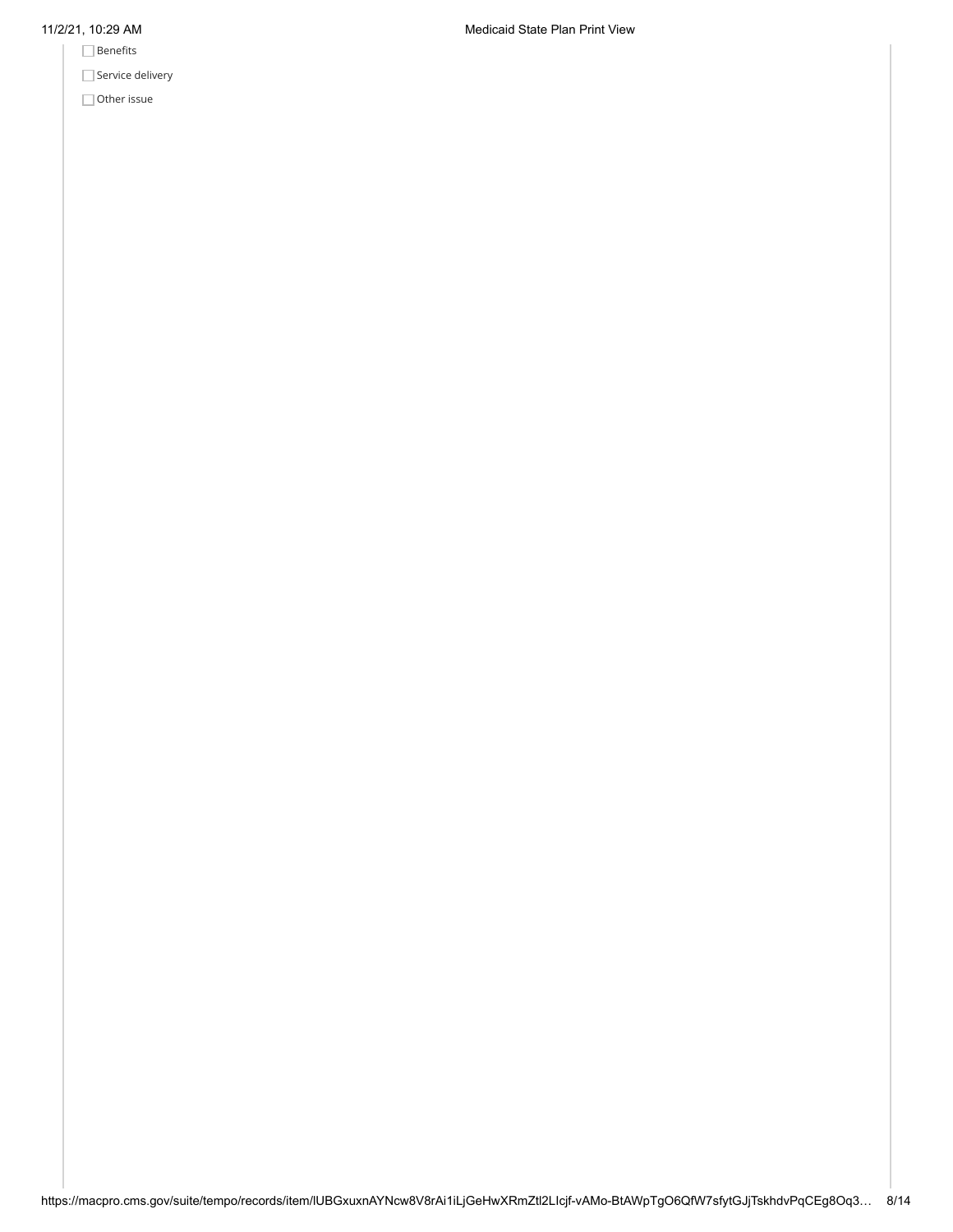# **Medicaid State Plan Eligibility**

**Non-Financial Eligibility**

## **Citizenship and Non-Citizen Eligibility**

MEDICAID | Medicaid State Plan | Eligibility | WA2021MS0002O | WA-21-0022

### **Package Header**

**Package ID** WA2021MS0002O

**Submission Type** Official

**Approval Date** 10/29/2021

**Superseded SPA ID** WA-18-0031

User-Entered

|                                          | <b>SPA ID</b> WA-21-0022 |
|------------------------------------------|--------------------------|
| <b>Initial Submission Date</b> 8/12/2021 |                          |
| Effective Date 7/1/2021                  |                          |

 $\Box$  The state provides Medicaid to citizens and nationals of the United States and certain non-citizens who meet all other Medicaid eligibility requirements under the state plan, consistent with requirements of 42 CFR 435.406, including during a reasonable opportunity period pending verification of their citizenship, national status or satisfactory immigration status.

# **A. Citizens, Nationals and Eligible Non-Citizens**

The state provides Medicaid eligibility to otherwise eligible individuals:

1. Who are citizens or nationals of the United States; or

2. Who are qualified non-citizens as defined in section 431 of the Personal Responsibility and Work Opportunity Reconciliation Act (PRWORA) (8 U.S.C. §1641) or who are non-citizens treated as refugees under other federal statutes for purposes of Medicaid eligibility, subject to the requirements at 8 U.S.C. §1612(b)(2), and are not restricted by section 403 of PRWORA (8 U.S.C. §1613); or who are non-citizens whose eligibility is required by 8 U.S.C. 1612(b)(2)(E) and (F); and

3. Who have declared themselves to be citizens or nationals of the United States, or non-citizens having satisfactory immigration status, during a reasonable opportunity period pending verification of their citizenship, nationality or satisfactory immigration status consistent with requirements of 1903(x), 1137(d), 1902(ee) of the SSA and 42 CFR 435.406, 911, and 956.

The reasonable opportunity period begins on and extends 90 days from the date the notice of reasonable opportunity is received by the individual.

a. The agency provides for an extension of the reasonable opportunity period for non-citizens if the non-citizen is making a good faith effort to resolve any inconsistencies or obtain any necessary documentation, or the agency needs more time to complete the verification process.

Yes

No

b. When a reasonable opportunity period is provided, the agency furnishes benefits to otherwise eligible individuals on the following date:

The date benefits are furnished is:

 $\bigcirc$  i. The date of the application containing the declaration of citizenship or immigration status.

 $\bullet$  ii. The first day of the month of application.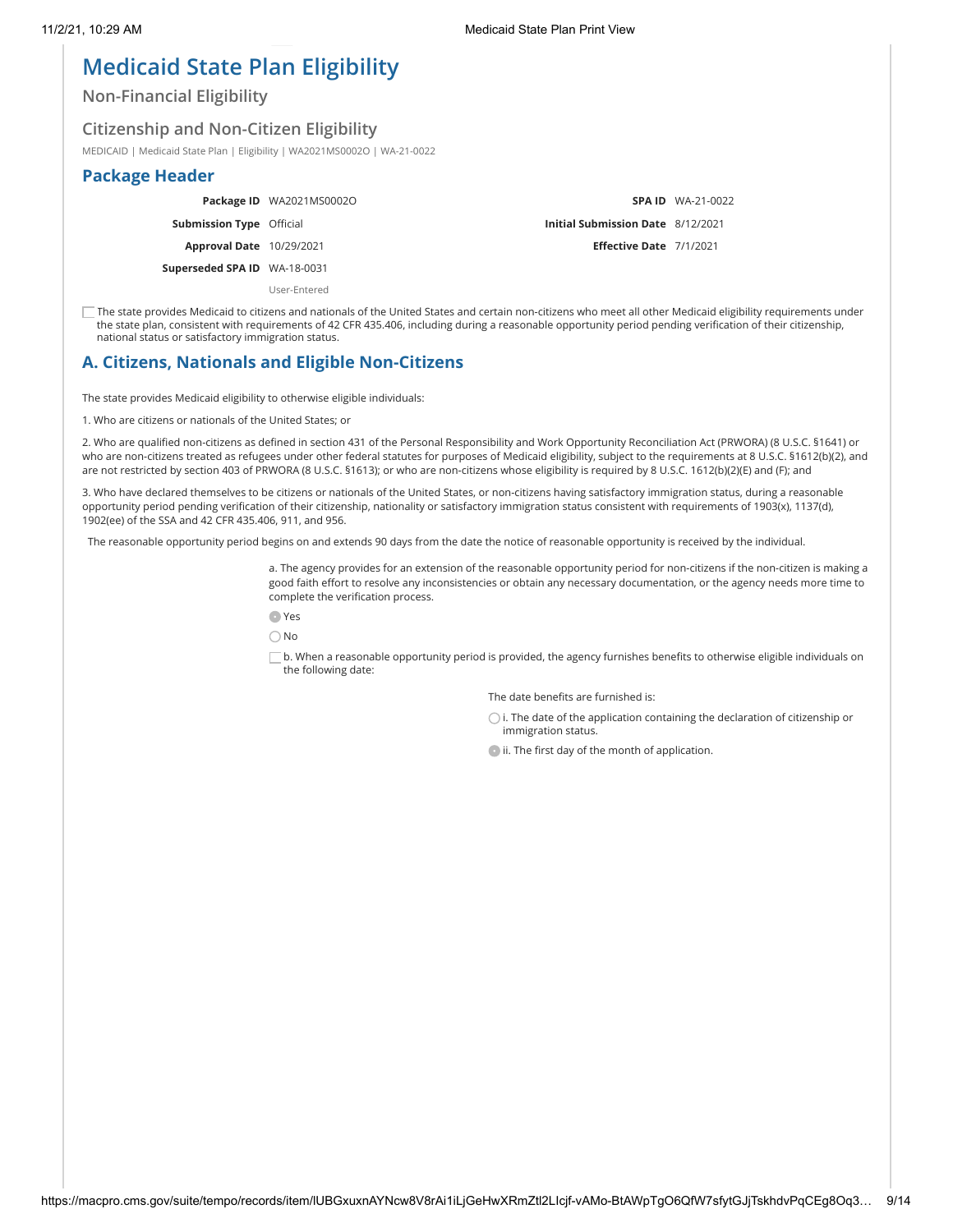### **Citizenship and Non-Citizen Eligibility**

MEDICAID | Medicaid State Plan | Eligibility | WA2021MS0002O | WA-21-0022

### **Package Header**

**Package ID** WA2021MS0002O **Submission Type** Official **Approval Date** 10/29/2021 **Superseded SPA ID** WA-18-0031 **SPA ID** WA-21-0022 **Initial Submission Date** 8/12/2021 **Effective Date** 7/1/2021

User-Entered

# **B. Optional Coverage of Qualified Non-Citizens**

**The state provides Medicaid coverage to all otherwise-eligible Qualified Non-Citizens whose eligibility is not restricted by section 403 of PRWORA (8 U.S.C. §1613).**

Yes

 $\bigcirc$  No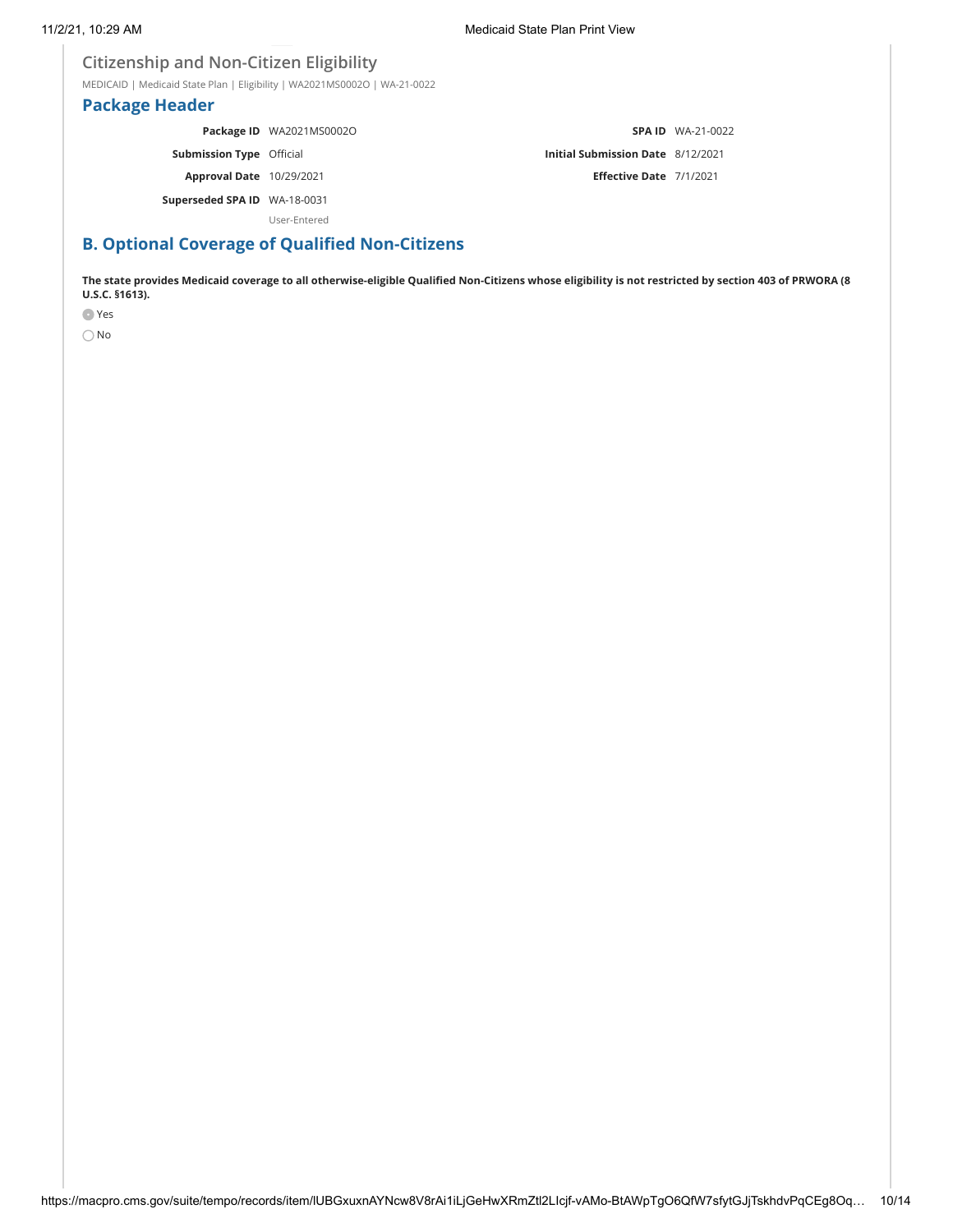### **Citizenship and Non-Citizen Eligibility**

MEDICAID | Medicaid State Plan | Eligibility | WA2021MS0002O | WA-21-0022

### **Package Header**

**Package ID** WA2021MS0002O

**Submission Type** Official

**Approval Date** 10/29/2021

**Superseded SPA ID** WA-18-0031

User-Entered

# **C. Coverage of Lawfully Residing Individuals**

**The state elects the option to provide Medicaid coverage to otherwise eligible individuals, lawfully residing in the United States, as provided in section 1903(v)(4) of the Act.**

Yes

No

 $\Box$  1. Pregnant women

 $\Box$  2. Individuals under a specified age:

a. Individuals under age 21

b. Individuals under age 20

 $\bigcirc$  c. Individuals under age 19

3. An individual is considered to be lawfully residing in the United States if he or she is lawfully present and otherwise meets the eligibility requirements in the state plan.

4. An individual is considered to be lawfully present in the United States if he or she is:

a. A qualified non-citizen as defined in 8 U.S.C. 1641(b) and (c);

b. A non-citizen in a valid nonimmigrant status, as defined in 8 U.S.C. 1101(a)(15) or otherwise under the immigration laws (as defined in 8 U.S.C. 1101(a)(17));

c. A non-citizen who has been paroled into the United States in accordance with 8 U.S.C.1182(d)(5) for less than 1 year, except for an individual paroled for prosecution, for deferred inspection or pending removal proceedings;

d. A non-citizen who belongs to one of the following classes:

i. Granted temporary resident status in accordance with 8 U.S.C.1160 or 1255a, respectively;

**SPA ID** WA-21-0022

**Initial Submission Date** 8/12/2021 **Effective Date** 7/1/2021

ii. Granted Temporary Protected Status (TPS) in accordance with 8 U.S.C. §1254a, and individuals with pending applications for TPS who have been granted employment authorization;

iii. Granted employment authorization under 8 CFR 274a.12(c);

iv. Family Unity beneficiaries in accordance with section 301 of Pub. L. 101- 649, as amended;

v. Under Deferred Enforced Departure (DED) in accordance with a decision made by the President;

vi. Granted Deferred Action status;

vii. Granted an administrative stay of removal under 8 CFR 241;

viii.Beneficiary of approved visa petition who has a pending application for adjustment of status;

e. Is an individual with a pending application for asylum under 8 U.S.C. 1158, or for withholding of removal under 8 U.S.C.1231,or under the Convention Against Torture who:

i. Has been granted employment authorization; or

ii. Is under the age of 14 and has had an application pending for at least 180 days;

f. Has been granted withholding of removal under the Convention Against Torture;

g. Is a child who has a pending application for Special Immigrant Juvenile status as described in 8 U.S.C.1101(a)(27)(J);

h. Is lawfully present in American Samoa under the immigration laws of American Samoa; or

i. Is a victim of severe trafficking in persons, in accordance with the Victims of Trafficking and Violence Protection Act of 2000, Pub. L. 106-386, as amended (22 U.S.C. 7105(b)).

j. Exception: An individual with deferred action under the Department of Homeland Security's deferred action for the childhood arrivals process, as described in the Secretary of Homeland Security's June 15, 2012 memorandum, shall not be considered to be lawfully present with respect to any of the above categories in paragraphs (a) through (i) of this definition.

 $\Box$ k. Other

Description: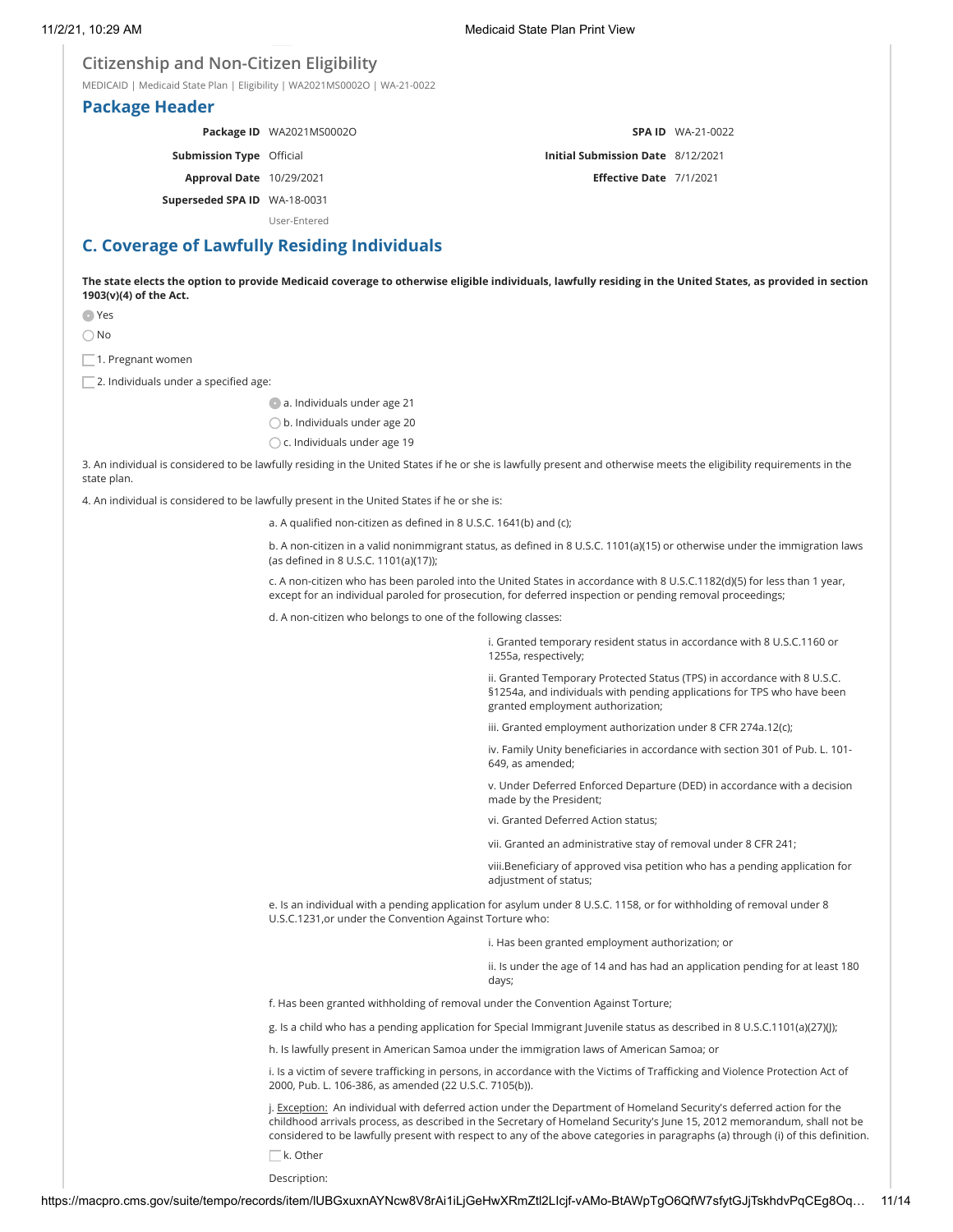#### 11/2/21, 10:29 AM Medicaid State Plan Print View

• Individuals granted an administrative stay of removal under 8 CFR 241, described under C.4.d.vii., above, are not considered to be lawfully present;

• Individuals granted employment authorization under 8 CFR 274a.12(c)(35) and (c)(36), described under paragraph C.4.d.iii, are not considered to be lawfully present unless they have an immigration status considered lawfully present under paragraph 4.a. through i.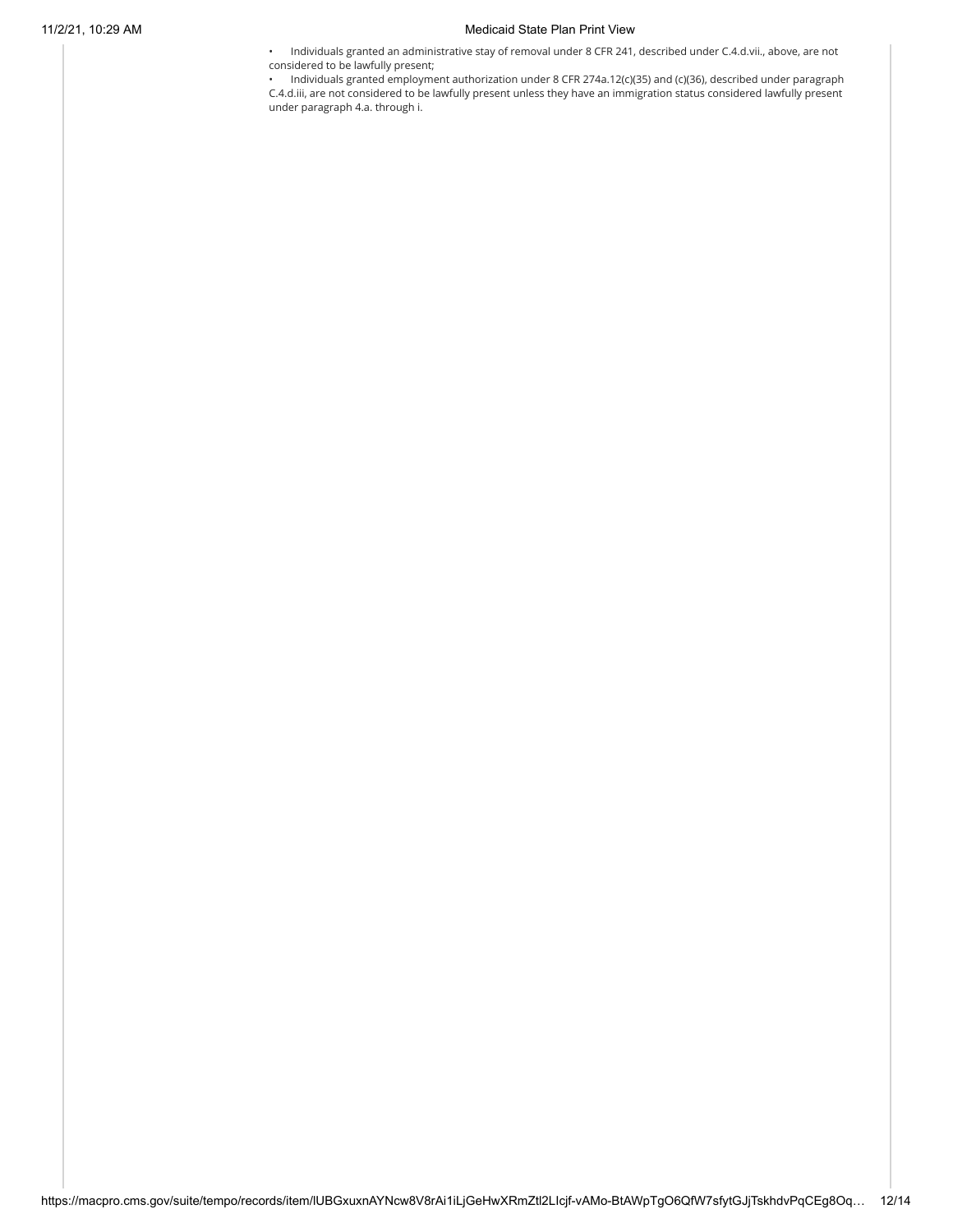## **Citizenship and Non-Citizen Eligibility**

MEDICAID | Medicaid State Plan | Eligibility | WA2021MS0002O | WA-21-0022

### **Package Header**

|                                 | Package ID WA2021MS0002O |                                          | <b>SPA ID</b> WA-21-0022 |
|---------------------------------|--------------------------|------------------------------------------|--------------------------|
| <b>Submission Type</b> Official |                          | <b>Initial Submission Date 8/12/2021</b> |                          |
| <b>Approval Date</b> 10/29/2021 |                          | Effective Date 7/1/2021                  |                          |
| Superseded SPA ID WA-18-0031    |                          |                                          |                          |
|                                 | User-Entered             |                                          |                          |

### **D. Emergency Coverage**

The state assures that it provides limited Medicaid services for treatment of an emergency medical condition, not related to an organ transplant procedure, as defined in 1903(v)(3) of the Social Security Act and implemented at 42 CFR 440.255, to the following individuals who meet all Medicaid eligibility requirements, except documentation of citizenship or satisfactory immigration status and/or present an SSN:

1. Qualified non-citizens subject to the 5 year waiting period described in 8 U.S.C. 1613(a)

2. Non-qualified non-citizens, unless covered as a lawfully residing child or pregnant woman by the state under the option in accordance with 1903(v)(4) and implemented at 435.406(b).

# **E. Additional Information (optional)**